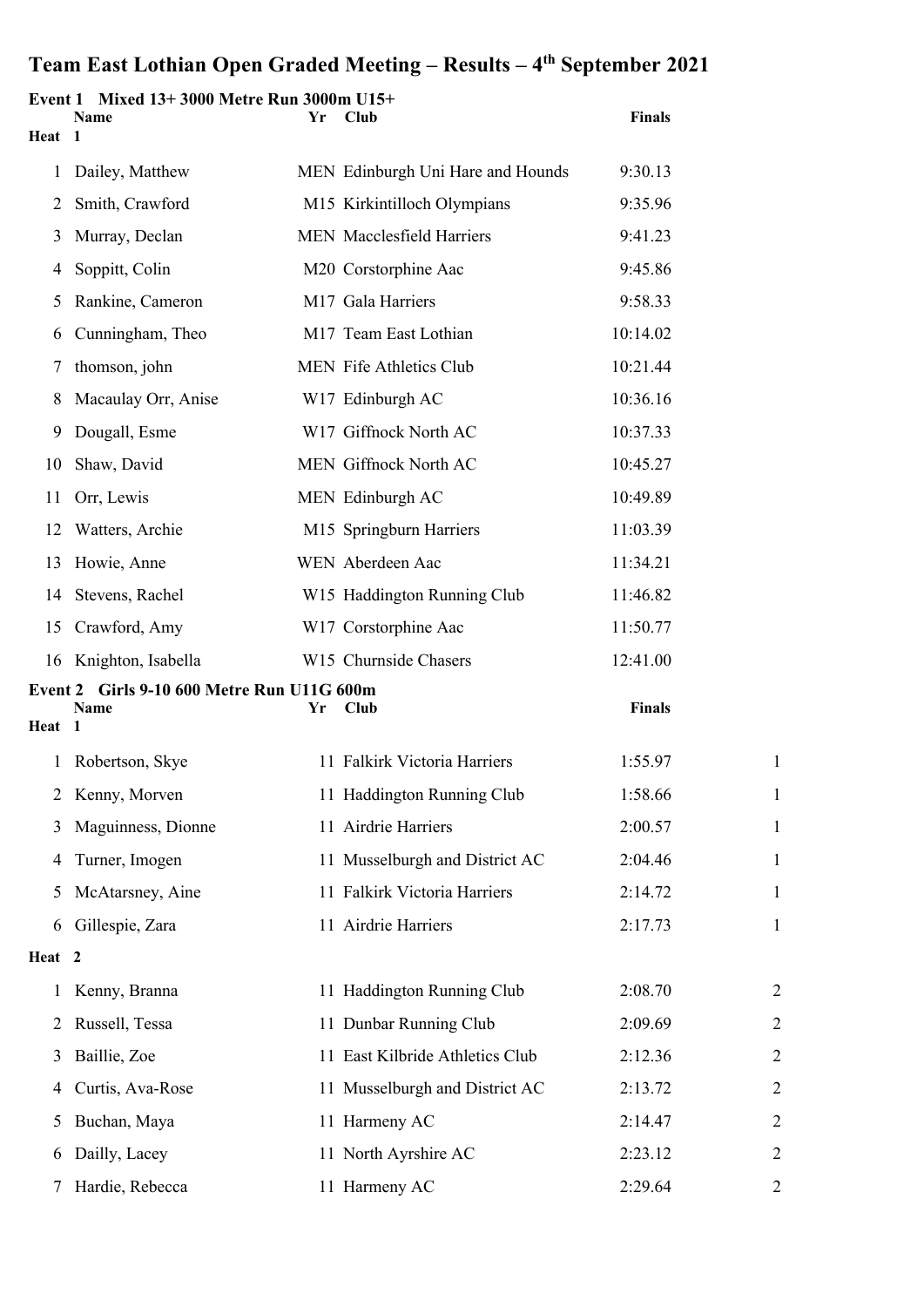|              | Event 3 Boys 9-10 600 Metre Run U11B 600m<br><b>Name</b>                                                  | Yr. | <b>Club</b>                      | <b>Finals</b> |
|--------------|-----------------------------------------------------------------------------------------------------------|-----|----------------------------------|---------------|
| Heat 1       |                                                                                                           |     |                                  |               |
| $\mathbf{I}$ | Horton, Robert                                                                                            |     | 11 Moorfoot Runners              | 2:01.58       |
| 2            | Simon, Brodie                                                                                             |     | 11 Pitreavie Aac                 | 2:05.59       |
| 3            | McLaren, Ross                                                                                             |     | 11 Strathearn Harriers           | 2:06.05       |
| 4            | Sluman, Noah                                                                                              |     | 11 Giffnock North AC             | 2:11.20       |
| 5            | Leishman, Ollie                                                                                           |     | 11 Musselburgh and District AC   | 2:15.45       |
| Heat         | Event 4 Mixed 8+75 Metre Run 75m Frame Ru Ambulatory<br><b>Name</b><br>$\blacksquare$<br><b>Wind: 0.2</b> | Yr  | Club                             | <b>Finals</b> |
| 1            | Menzies, Findlay                                                                                          |     | M17 Livingston And District Aac  | 14.77         |
| 2            | Kitchen, Joshua                                                                                           |     | M13 Pitreavie Aac                | 17.75         |
| 3            | Smith, Poppy                                                                                              |     | W11 Team East Lothian            | 17.98         |
| 4            | Paxton, Chris                                                                                             |     | M <sub>13</sub> Pitreavie Aac    | 22.17         |
| Heat         | Event 5 Girls 11-12 70 Metre Hurdles 70mH U13G<br><b>Name</b><br><b>Wind: -2.3</b><br>$\mathbf{1}$        | Yr  | Club                             | <b>Finals</b> |
| 1            | Malley, Grace                                                                                             |     | 13 Whitemoss Aac                 | 11.69         |
| 2            | Barnett, Rachel                                                                                           |     | 13 Dunfirmline Track and Field   | 13.70         |
| 3            | Baxter, Olivia                                                                                            |     | 13 East Kilbride Athletics Club  | 14.08         |
| Heat         | Event 6 Mixed 75 Metre Hurdles 75mH U13B U1<br>Name<br><b>Wind: -1.7</b><br>-1                            | Yr  | Club                             | <b>Finals</b> |
| 1            | Ross, Donald                                                                                              |     | M13 Team East Lothian            | 12.84         |
|              | 2 Roger, Callum                                                                                           |     | M13 Edinburgh AC                 | 13.42         |
| Heat 1       | Event 7 Mixed 80 Metre Hurdles 80mH U15B U1<br>Name<br><b>Wind: -1.7</b>                                  | Yr  | Club                             | <b>Finals</b> |
| $\mathbf{I}$ | Lang, Bethany                                                                                             |     | W17 Law and District AC          | 13.48         |
| 2            | Aitken, Millie                                                                                            |     | W17 East Kilbride Athletics Club | 15.25         |
| Heat         | Event 8 Mixed 100 Metre Hurdles 100mH U17M U<br>Name<br>$\mathbf{1}$<br>Wind: NWI                         | Yr  | Club                             | <b>Finals</b> |
| $\mathbf{I}$ | Rajakumar, Vharish                                                                                        |     | M17 Edinburgh AC                 | 15.93         |
| 2            | Lewis, Phoebe                                                                                             |     | WEN North Ayrshire AC            | 18.95         |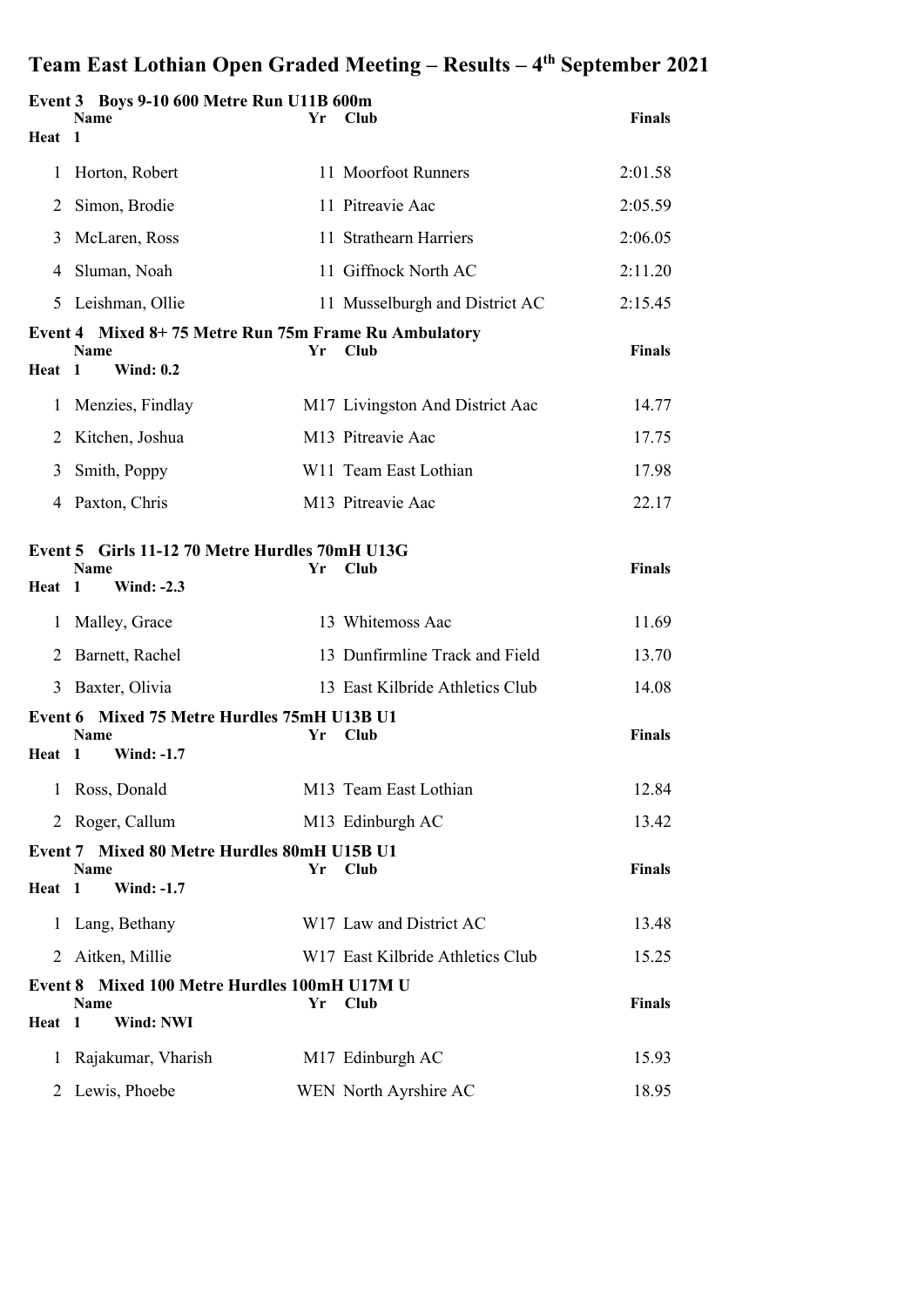|                   | Event 10 Mixed 8+200 Metre Run 200m Frame R Ambulatory<br>Name | Yr | Club                            | <b>Finals</b> |                |
|-------------------|----------------------------------------------------------------|----|---------------------------------|---------------|----------------|
| Heat 1            | <b>Wind: -1.8</b>                                              |    |                                 |               |                |
| 1                 | Menzies, Findlay                                               |    | M17 Livingston And District Aac | 40.80         |                |
| 2                 | Smith, Poppy                                                   |    | W11 Team East Lothian           | 47.28         |                |
| 3                 | Kitchen, Joshua                                                |    | M13 Pitreavie Aac               | 47.42         |                |
| 4                 | Paxton, Chris                                                  |    | M13 Pitreavie Aac               | 58.93         |                |
| 5                 | Urquhart, Cameron                                              |    | M13 Pitreavie Aac               | 1:07.60       |                |
|                   | Event 11 Mixed 13+300 Metre Sprint 300m<br><b>Name</b>         | Yr | Club                            | <b>Finals</b> |                |
| Heat 1            |                                                                |    |                                 |               |                |
| 1                 | Chalamanda, Leo                                                |    | M15 Strathearn Harriers         | 41.37         | $\mathbf{1}$   |
| 2                 | Graham, Dima                                                   |    | M15 Gala Harriers               | 41.99         | $\mathbf{1}$   |
| 3                 | Stevenson, Isaac                                               |    | M15 Team East Lothian           | 42.15         | 1              |
| 4                 | Cook, Grace                                                    |    | W15 Dundee Hawkhill Harriers    | 47.25         | 1              |
| Heat <sub>2</sub> |                                                                |    |                                 |               |                |
| 1                 | Breslin, Graeme                                                |    | MEN Corstorphine Aac            | 45.39         | $\overline{2}$ |
| 2                 | Smart, Charlotte                                               |    | W15 Edinburgh AC                | 45.87         | $\overline{2}$ |
| 3                 | Dailly, Naideen                                                |    | W15 North Ayrshire AC           | 48.45         | $\overline{2}$ |
| 4                 | Hope, Hannah                                                   |    | W17 Falkirk Victoria Harriers   | 53.63         | $\overline{2}$ |
| Heat 3            |                                                                |    |                                 |               |                |
| 1                 | Gilfillan, Chloe                                               |    | W17 Larkhall YMCA Harriers      | 45.94         | 3              |
| 2                 | Cattanach, Lexi                                                |    | W17 Falkirk Victoria Harriers   | 49.00         | 3              |
| 3                 | Alexander, Katie                                               |    | W17 Team East Lothian           | 49.76         | 3              |
| 4                 | Blanchard, Hannah                                              |    | W15 Strathearn Harriers         | 50.27         | 3              |
|                   | Event 12 Mixed 15+400 Metre Sprint 400m                        |    |                                 | <b>Finals</b> |                |
| Heat 1            | Name                                                           | Yr | Club                            |               |                |
| $\perp$           | Kyle, Ryan                                                     |    | MEN Corstorphine Aac            | 53.07         | 1              |
| 2                 | Hill, Dean                                                     |    | M17 Larkhall YMCA Harriers      | 53.30         | 1              |
| 3                 | Fraser, Scott                                                  |    | <b>MEN</b> Inverness Harriers   | 53.32         | 1              |
| 4                 | Mckechnie, Andrew                                              |    | M17 Falkirk Victoria Harriers   | 55.12         | 1              |
| 5                 | Cameron, Allan                                                 |    | MEN Cumbernauld Aac             | 55.63         | 1              |
| Heat 2            |                                                                |    |                                 |               |                |
| 1                 | Schulenburg-Calvert, Ethan                                     |    | M20 Team East Lothian           | 56.61         | $\overline{2}$ |
| 2                 | Pedrana, Emma                                                  |    | WEN Pitreavie Aac               | 1:01.30       | $\overline{2}$ |
| 3                 | Fraser, Joe                                                    |    | M17 Team East Lothian           | 1:01.52       | 2              |
| 4                 | Robertson, Alice                                               |    | WEN Victoria Park               | 1:08.68       | $\overline{2}$ |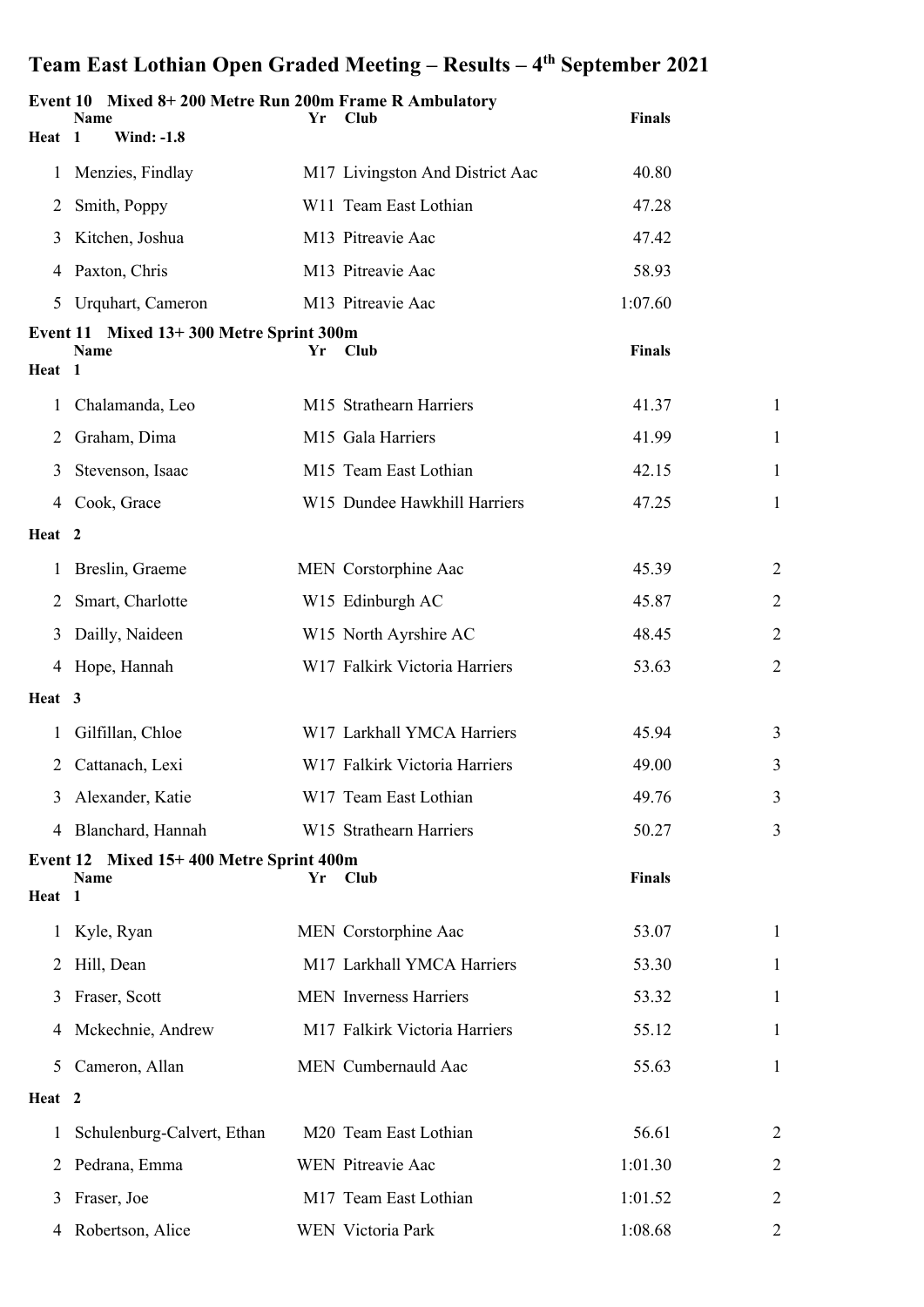|              | Event 13 Mixed 11+800 Metre Run 800m Band A |    |                                  | <b>Finals</b> |                |
|--------------|---------------------------------------------|----|----------------------------------|---------------|----------------|
| Heat 1       | Name                                        | Yr | Club                             |               |                |
| $\mathbf{1}$ | Corrie, Nancy                               |    | W13 Harmeny AC                   | 2:32.55       | $\mathbf{1}$   |
| 2            | Smart, Archie                               |    | M13 Edinburgh AC                 | 2:33.15       | $\mathbf{1}$   |
| 3            | van der Merwe, Annabelle                    |    | W13 Edinburgh AC                 | 2:34.53       | $\mathbf{1}$   |
| 4            | Edwards, Dylan                              |    | M15 East Kilbride Athletics Club | 2:35.23       | 1              |
| 5            | McWilliams, Ella                            |    | W15 Giffnock North AC            | 2:37.73       | $\mathbf{1}$   |
| 6            | Buchan, Leah                                |    | W13 Harmeny AC                   | 2:37.75       | $\mathbf{1}$   |
| 7            | McAtarsney, Cahal                           |    | M13 Falkirk Victoria Harriers    | 2:42.08       | $\mathbf{1}$   |
| 8            | Gilfillan, Hayley                           |    | W17 Larkhall YMCA Harriers       | 3:03.66       | 1              |
| Heat 2       |                                             |    |                                  |               |                |
| 1            | Dallas, Eilidh                              |    | W13 Strathearn Harriers          | 2:28.60       | $\overline{2}$ |
| 2            | Bullen, Jessica                             |    | W17 Team East Lothian            | 2:41.04       | $\overline{2}$ |
| 3            | Sluman, Hannah                              |    | W15 Giffnock North AC            | 2:41.22       | $\overline{2}$ |
| 4            | Melton, Carys                               |    | W13 Harmeny AC                   | 2:41.68       | $\overline{2}$ |
| 5            | Rosling, Arran                              |    | M13 East Kilbride Athletics Club | 2:42.75       | $\overline{2}$ |
| 6            | Robertson, Amy                              |    | W15 Larkhall YMCA Harriers       | 2:43.52       | $\overline{2}$ |
| 7            | Connolly, Matthew                           |    | M13 Team East Lothian            | 2:44.87       | $\overline{2}$ |
| 8            | James, Freddie                              |    | M13 Haddington Running Club      | 2:47.18       | $\overline{2}$ |
| Heat 3       |                                             |    |                                  |               |                |
| 1            | Harrison, Lewis                             |    | M15 Corstorphine Aac             | 2:30.68       | 3              |
| 2            | Sinclair, Eily                              |    | M15 Team East Lothian            | 2:35.90       | 3              |
| 3            | McNulty, Saoirse                            |    | W15 Giffnock North AC            | 2:41.62       | 3              |
| 4            | Rankine, Kirsty                             |    | W13 Gala Harriers                | 2:45.96       | 3              |
| 5            | Reilly, Erin                                |    | W13 Whitemoss Aac                | 2:47.70       | 3              |
| 6            | Marshall, Skye                              |    | W15 Harmeny AC                   | 2:47.72       | 3              |
| Heat 4       |                                             |    |                                  |               |                |
| 1            | Boyle, Olivia                               |    | W17 Whitemoss Aac                | 2:25.79       | 4              |
| 2            | Morton, David                               |    | M15 Musselburgh and District AC  | 2:38.76       | 4              |
| 3            | Andrew, Amy                                 |    | W15 East Kilbride Athletics Club | 2:41.05       | 4              |
| 4            | Gornall, Thomas                             |    | M13 Team East Lothian            | 2:45.36       | 4              |
| 5            | Russell, Sula                               |    | W13 Team East Lothian            | 2:46.98       | 4              |
| 6            | O'Donoghue, Lucy                            |    | W15 Giffnock North AC            | 2:48.50       | 4              |
| 7            | Yates, Nicole                               |    | W13 Giffnock North AC            | 2:49.43       | 4              |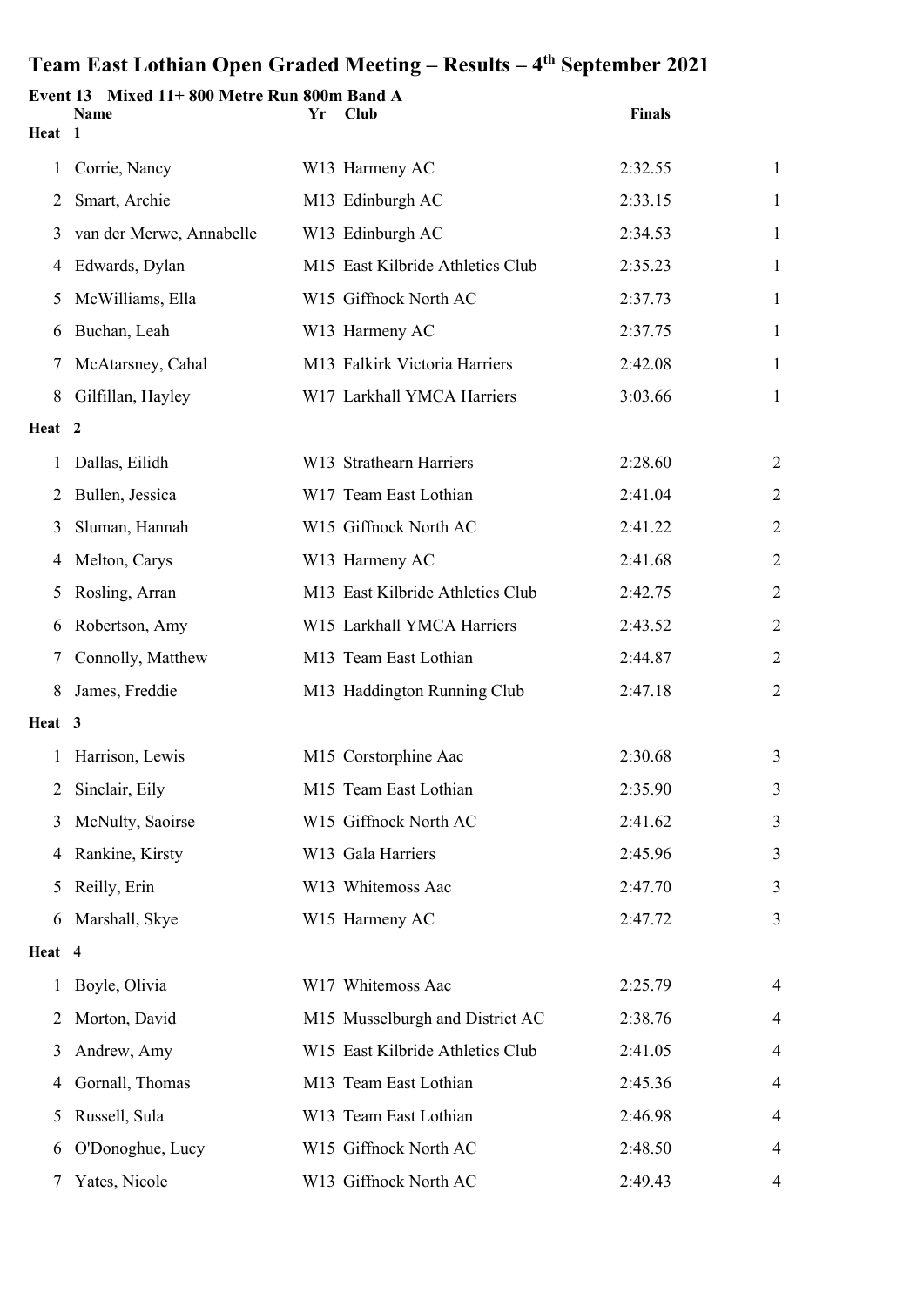**Heat 5**

| 1      | Krievs, Ben                                 |    | M Team East Lothian              | 2:40.25       | 5              |
|--------|---------------------------------------------|----|----------------------------------|---------------|----------------|
| 2      | Blanchard, Madelaine                        |    | W13 Strathearn Harriers          | 2:47.20       | 5              |
| 3      | Scott, Catriona                             |    | W13 Edinburgh AC                 | 2:47.30       | 5              |
| 4      | Field, Elise                                |    | W Gala Harriers                  | 2:48.81       | 5              |
| 5      | Jolly, Nicholas                             |    | W15 Hamilton and District Aac    | 2:56.31       | 5              |
| 6      | Gries, Anna                                 |    | W13 Haddington Running Club      | 3:09.26       | 5              |
|        | Event 14 Mixed 11+800 Metre Run 800m Band B |    |                                  |               |                |
| Heat 1 | Name                                        | Yr | Club                             | <b>Finals</b> |                |
| 1      | Thomson, Aaron                              |    | M15 East Kilbride Athletics Club | 2:20.61       | 1              |
| 2      | Allison, Howie                              |    | M13 Team East Lothian            | 2:21.35       | 1              |
| 3      | Hardie, Kieran                              |    | M15 Harmeny AC                   | 2:22.04       | 1              |
| 4      | Cathie, Alexandra                           |    | W17 Whitemoss Aac                | 2:23.49       | 1              |
| 5      | Page, Jake                                  |    | M13 Team East Lothian            | 2:23.58       | 1              |
| 6      | Anderson, Aimee                             |    | W15 East Kilbride Athletics Club | 2:24.05       | 1              |
| 7      | Macleod, Jemma                              |    | W13 Cumbernauld Aac              | 2:28.56       | 1              |
| 8      | MacPhail, Kate                              |    | W15 Edinburgh AC                 | 2:31.42       | 1              |
| Heat 2 |                                             |    |                                  |               |                |
| 1      | Harley, Mark                                |    | M17 Dunfirmline Track and Field  | 2:19.04       | 2              |
| 2      | Edwards, John                               |    | MEN East Kilbride Athletics Club | 2:24.85       | $\overline{2}$ |
| 3      | Elliot, Cristina                            |    | W15 Team East Lothian            | 2:26.87       | $\overline{2}$ |
|        | 4 Nicholson, Ella                           |    | W17 Team East Lothian            | 2:27.30       | $\overline{2}$ |
| 5      | Hunter, Jonathan                            |    | M15 East Kilbride Athletics Club | 2:27.74       | $\overline{2}$ |
| 6      | Baillie, Ben                                |    | M13 East Kilbride Athletics Club | 2:33.33       | $\overline{2}$ |
| 7      | Livingstone, Emma                           |    | W20 East Kilbride Athletics Club | 2:42.33       | $\overline{2}$ |
| Heat 3 |                                             |    |                                  |               |                |
| 1      | McClung, Chloe                              |    | WEN Lothian Running Club         | 2:32.53       | 3              |
| 2      | Smith, Joe                                  |    | M13 Musselburgh and District AC  | 2:32.97       | 3              |
| 3      | More, Taylor                                |    | W15 Airdrie Harriers             | 2:35.38       | 3              |
| 4      | Cameron, Eva                                |    | W15 Corstorphine Aac             | 2:35.91       | 3              |
| 5      | Crilly, Yvonne                              |    | WEN Lothian Running Club         | 2:36.83       | 3              |
| 6      | O'Donoghue, Hazel                           |    | W15 Giffnock North AC            | 2:37.97       | 3              |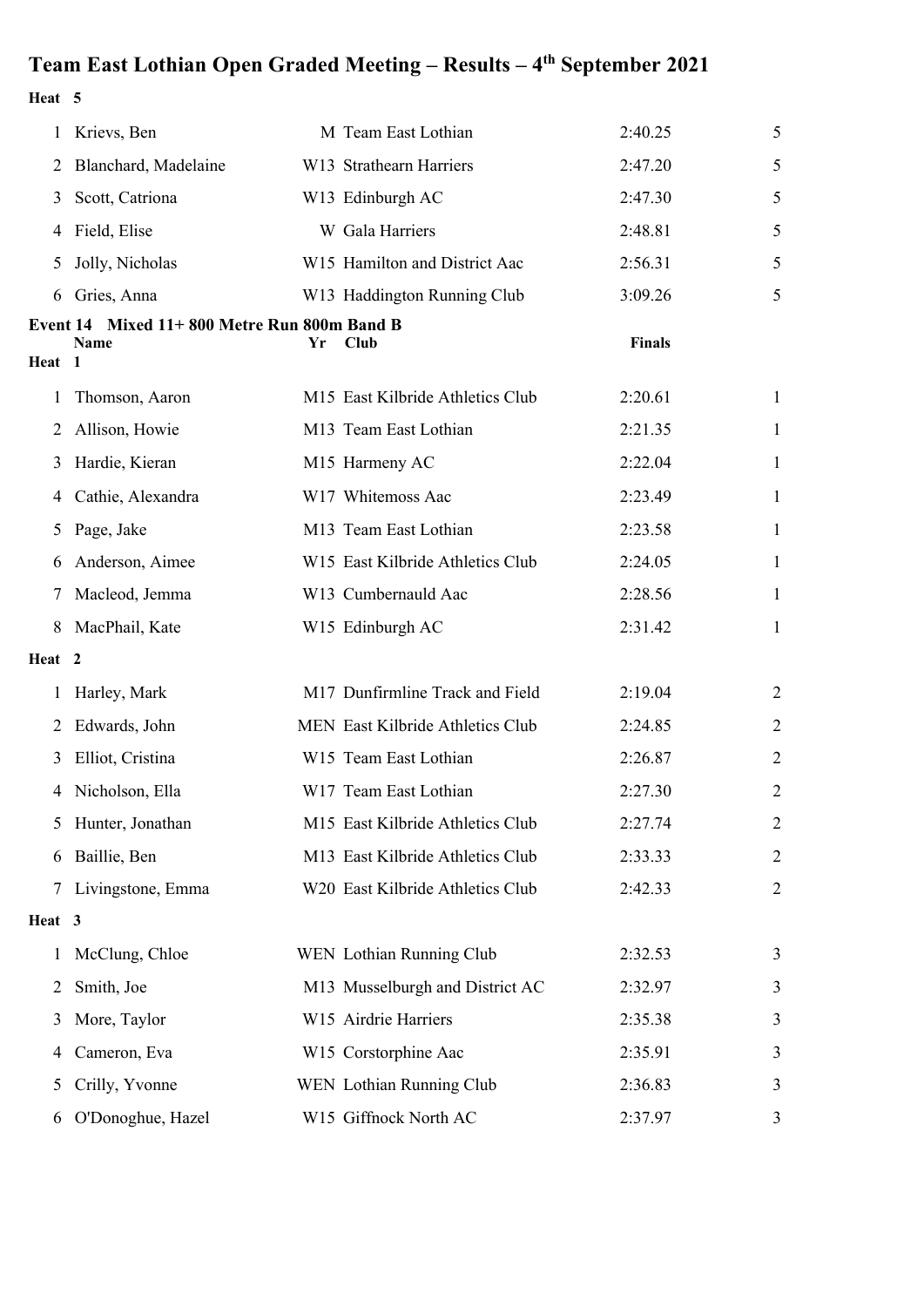**Heat 4**

|                    | Wilson, Paul                               |    | <b>MEN</b> Springburn Harriers   | 2:31.81       | 4              |
|--------------------|--------------------------------------------|----|----------------------------------|---------------|----------------|
| 2                  | McPherson, Lauren                          |    | W15 Giffnock North AC            | 2:32.67       | 4              |
| 3                  | Christie, Emily                            |    | W13 Falkirk Victoria Harriers    | 2:35.28       | 4              |
| 4                  | Ross, Donald                               |    | M13 Team East Lothian            | 2:35.88       | 4              |
| 5                  | Lee, Elena                                 |    | W15 Moorfoot Runners             | 2:36.13       | 4              |
| 6                  | Jefcoate, Sabine                           |    | W15 Moorfoot Runners             | 2:39.62       | 4              |
|                    | Wilson, Niamh                              |    | W13 Springburn Harriers          | 3:11.84       | 4              |
| Event 15<br>Heat 1 | Mixed 11+800 Metre Run 800m Band C<br>Name | Yr | Club                             | <b>Finals</b> |                |
| 1                  | Watt, Lewis                                |    | M20 Aberdeen Aac                 | 1:57.61       | 1              |
| 2                  | Wright, David                              |    | MEN Lothian Running Club         | 2:01.71       | $\mathbf{1}$   |
| 3                  | Page, Aidan                                |    | M17 Team East Lothian            | 2:03.04       | 1              |
| 4                  | Jovcic, Aleksandar                         |    | M17 Aberdeen Aac                 | 2:03.05       | 1              |
| 5                  | Fulton, Kieran                             |    | M15 Moorfoot Runners             | 2:04.63       | 1              |
| 6                  | Librizzi, Luca                             |    | MEN Edinburgh AC                 | 2:06.60       | $\mathbf{1}$   |
|                    | Charters, Calum                            |    | M17 East Kilbride Athletics Club | 2:07.33       | 1              |
| 8                  | Smith, Jamie                               |    | M17 Team East Lothian            | 2:10.16       | 1              |
| Heat 2             |                                            |    |                                  |               |                |
|                    | Dewar, Ross                                |    | M17 Edinburgh AC                 | 2:04.53       | $\overline{2}$ |
| 2                  | Dack, Joshua                               |    | MEN Lothian Running Club         | 2:10.69       | 2              |
| 3                  | Clare, Charlotte Grace                     |    | W20 Moorfoot Runners             | 2:11.85       | 2              |
|                    | Marshall, John                             |    | M15 Team East Lothian            | 2:12.72       | $\overline{2}$ |
| 5                  | Wright, Innes                              |    | M15 Team East Lothian            | 2:13.26       | $\overline{2}$ |
| 6                  | Nugent, Alasdair                           |    | M15 Giffnock North AC            | 2:13.63       | $\overline{2}$ |
| 7                  | Thomson, Maja                              |    | W17 Team East Lothian            | 2:14.09       | $\overline{2}$ |
| Heat 3             |                                            |    |                                  |               |                |
| 1                  | Simon, Lily                                |    | W15 Pitreavie Aac                | 2:18.02       | 3              |
| 2                  | Graham, Peter                              |    | MEN Edinburgh AC                 | 2:18.23       | 3              |
| 3                  | Grant, Andrew                              |    | M15 Strathearn Harriers          | 2:19.45       | 3              |
| 4                  | Christie, Caitlyn                          |    | W17 Falkirk Victoria Harriers    | 2:19.98       | 3              |
| 5                  | Robbins, Olivia                            |    | W15 Team East Lothian            | 2:20.59       | 3              |
| 6                  | Ovens, Holly                               |    | W15 Fife Athletics Club          | 2:21.34       | 3              |
| 7                  | Christie, Ross                             |    | M15 Gala Harriers                | 2:21.36       | 3              |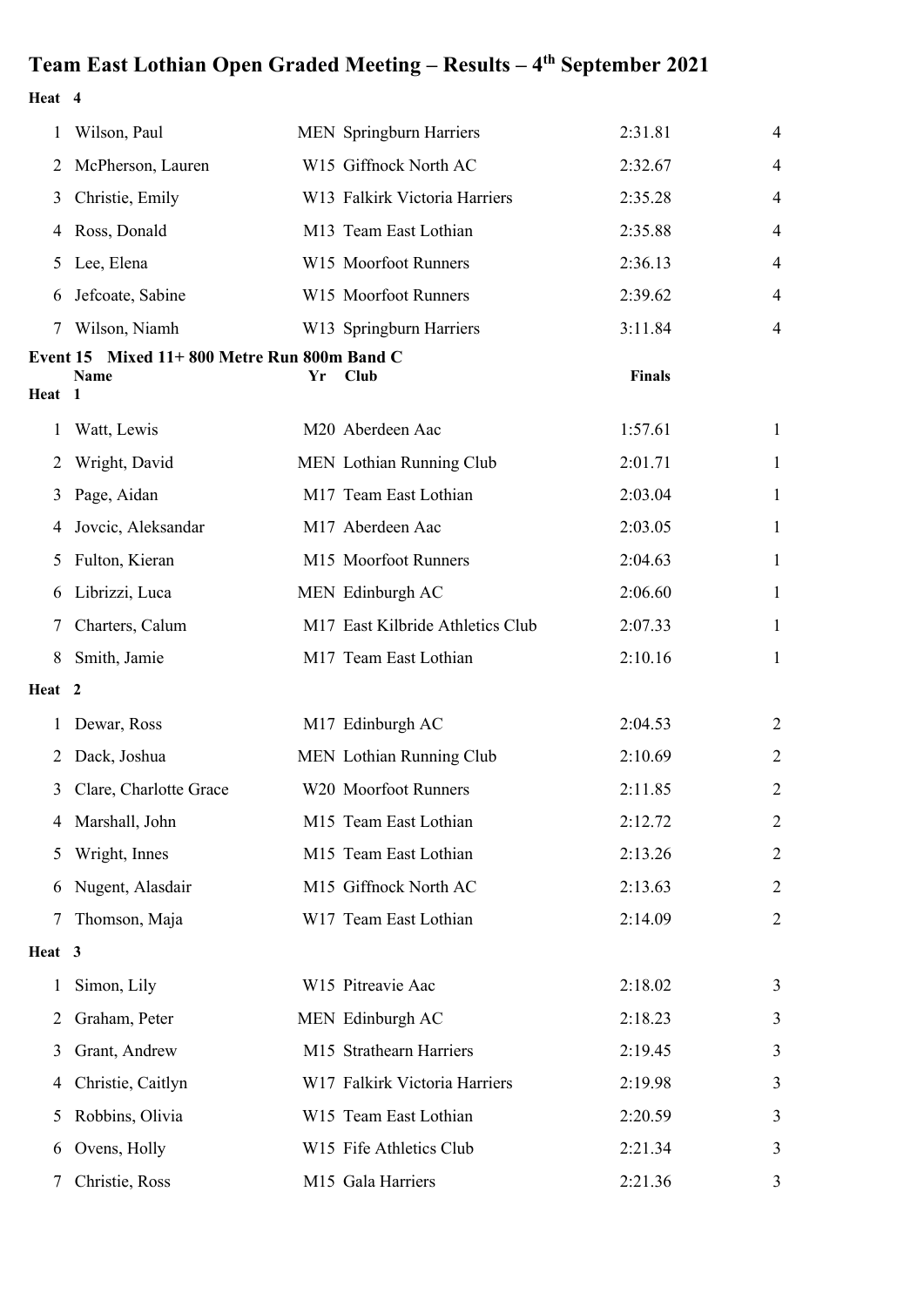**Heat 4**

| 1      | Connor, Jamie                                                 |    | M15 East Kilbride Athletics Club | 2:17.46       | $\overline{4}$ |
|--------|---------------------------------------------------------------|----|----------------------------------|---------------|----------------|
| 2      | Lupton, Fraser                                                |    | M15 Team East Lothian            | 2:17.81       | 4              |
| 3      | Macleod, Abbi                                                 |    | W17 Falkirk Victoria Harriers    | 2:19.33       | $\overline{4}$ |
| 4      | Thorpe, Lewis                                                 |    | M17 East Kilbride Athletics Club | 2:20.20       | 4              |
| 5      | Shaw, Matthew                                                 |    | M15 Giffnock North AC            | 2:21.13       | $\overline{4}$ |
| 6      | McKay, Megan                                                  |    | W15 Edinburgh AC                 | 2:22.00       | 4              |
| 7      | Taylor, Jessica                                               |    | W15 Edinburgh AC                 | 2:23.47       | 4              |
| 8      | Hogg, Eoin                                                    |    | M17 Corstorphine Aac             | 2:24.77       | 4              |
|        | Event 16 Mixed 9-10 150 Metre Sprint U11G 150                 |    |                                  |               |                |
| Heat   | Name<br>$\blacksquare$<br><b>Wind: -1.6</b>                   | Yr | Club                             | <b>Finals</b> |                |
| 1      | McLaren, Ross                                                 |    | M11 Strathearn Harriers          | 24.09         |                |
| 2      | Fisher, Olivia                                                |    | W11 North Ayrshire AC            | 24.64         |                |
| 3      | Preston, Isla                                                 |    | W11 North Ayrshire AC            | 24.71         |                |
| 4      | Taylor, Madison                                               |    | W11 Musselburgh and District AC  | 26.96         |                |
| 5      | Girvan, Phoebe                                                |    | W11 Musselburgh and District AC  | 27.99         |                |
|        | Event 18 Mixed 11+200 Metre Sprint 200m Band A<br><b>Name</b> | Yr | Club                             | <b>Finals</b> |                |
| Heat   | <b>Wind: -2.1</b><br>$\mathbf{1}$                             |    |                                  |               |                |
| 1      | Brockley, Antonia                                             |    | W13 Annan And District AC        | 29.41         | $\mathbf{1}$   |
| 2      | Dallas, Eilidh                                                |    | W13 Strathearn Harriers          | 31.40         | $\mathbf{1}$   |
| 3      | Ritchie, Isla                                                 |    | W17 Musselburgh and District AC  | 31.53         | $\mathbf{1}$   |
| 4      | Gillespie, Eihlinn                                            |    | W13 Glasgow School of Sport      | 32.15         | 1              |
| 5      | Charters, Carrie                                              |    | W13 East Kilbride Athletics Club | 32.82         | $\mathbf{1}$   |
| Heat 2 | <b>Wind: -1.3</b>                                             |    |                                  |               |                |
| 1      | Maxwell, Cridhe                                               |    | M13 Team East Lothian            | 29.05         | 2              |
| 2      | Slater, Cara                                                  |    | W15 Giffnock North AC            | 29.67         | $\overline{2}$ |
| 3      | Blanchard, Madelaine                                          |    | W13 Strathearn Harriers          | 30.96         | 2              |
| 4      | Hope, Aaron                                                   |    | M13 Falkirk Victoria Harriers    | 31.17         | $\overline{2}$ |
| 5      | Kelly, Olivia                                                 |    | W13 Edinburgh AC                 | 32.84         | $\overline{2}$ |
| Heat 3 | <b>Wind: -2.0</b>                                             |    |                                  |               |                |
| 1      | Forsyth, Patrick                                              |    | M15 Musselburgh and District AC  | 30.83         | 3              |
| 2      | Anderson, Ben                                                 |    | M13 Musselburgh and District AC  | 33.01         | 3              |
| 3      | Fisher, Aifric                                                |    | W13 Haddington Running Club      | 33.67         | 3              |
| 4      | Renwick, Abby                                                 |    | W15 Airdrie Harriers             | 33.78         | 3              |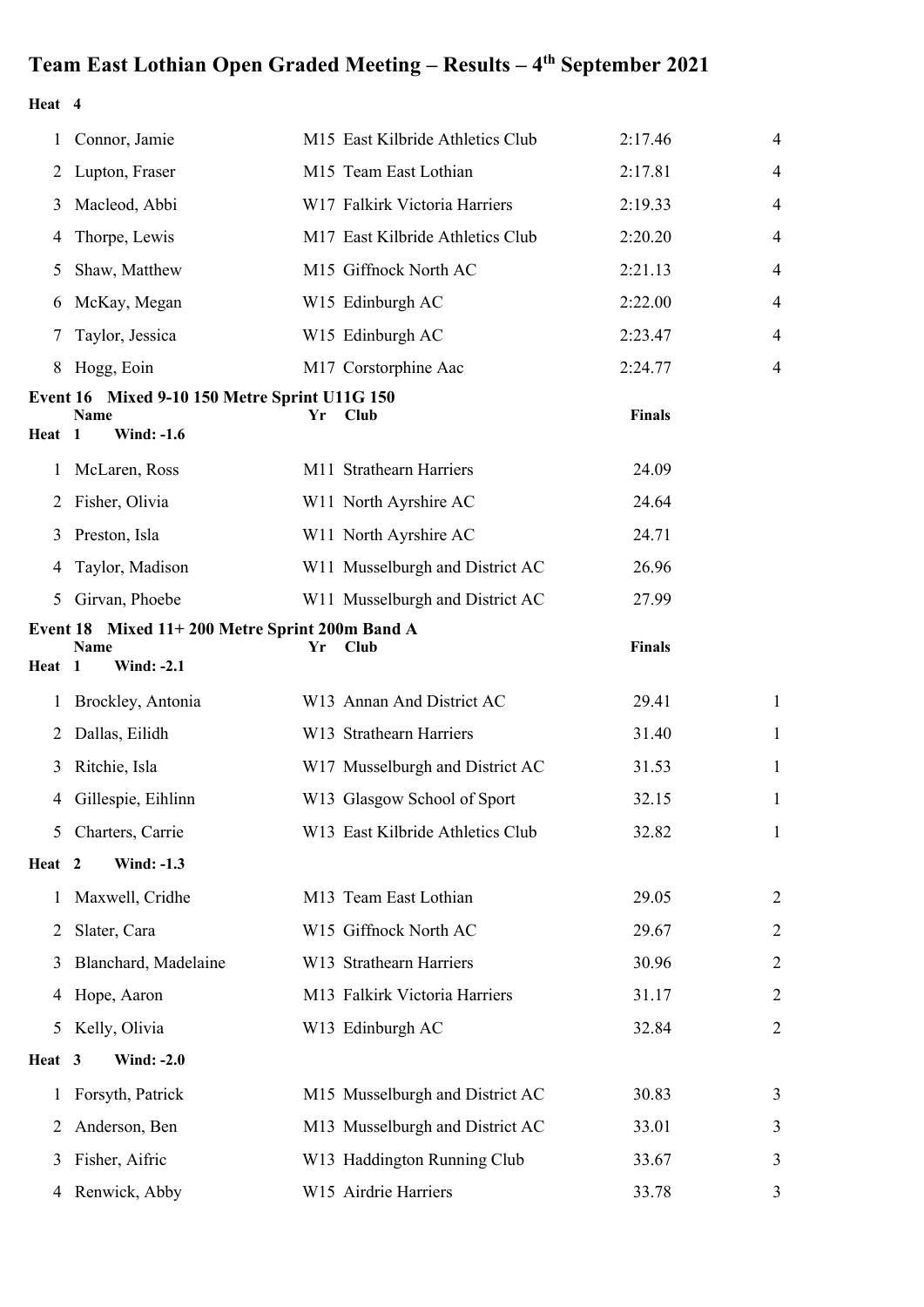#### **Heat 4 Wind: -1.9** 1 Bell, Ava W13 Annan And District AC 30.64 4 2 Blanchard, Hannah W15 Strathearn Harriers 32.52 4 3 Church, Beatrice W13 Gala Harriers 33.09 4 **Event 19 Mixed 11+ 200 Metre Sprint 200m Band B Name Yr Club Finals Heat 1 Wind: -3.6** 1 Taylor, Fergus M20 Team East Lothian 26.06 1 2 Ajala, Jedidah W15 Edinburgh AC 28.03 1 3 Thomson, Maja W17 Team East Lothian 28.36 1 4 Callander, Marcia W20 Team East Lothian 28.64 1 5 Breslin, Graeme MEN Corstorphine Aac 30.03 1 Heat 2 Wind: -2.4 **Wind: -2.4** 1 Columbine-Green, Alex M13 Harmeny AC 28.26 2 2 Cummings, Megan W17 Musselburgh and District AC 28.77 2 2 3 Bowden, Rebecca WEN Team East Lothian 28.80 28.80 2 4 Mitchell, Megan W15 Strathearn Harriers 29.62 2 **Heat 3 Wind: -2.5** 1 Swan-Ashe, Aoife W13 Haddington Running Club 28.21 3 2 Brockley, Matilda W15 Annan And District AC 28.96 3 3 McWhinnie, Grace W15 Tweed Leader Jed Track 29.06 3 4 Ross, Isla W15 Giffnock North AC 29.39 3 **Heat 4 Wind: -2.0** 1 Slater, Holly W15 Giffnock North AC 28.19 4 2 Laird, Kendra W15 Team East Lothian 29.20 4 3 Magee, Layla W15 Team East Lothian 29.41 4 4 Weir, Cara M15 Giffnock North AC 30.16 4 **Event 20 Mixed 11+ 200 Metre Sprint 200m Band C Name Yr Club Finals Heat 1 Wind: -1.4** 1 Cunningham, Euan M17 Falkirk Victoria Harriers 23.09 1 1 Bell, Lewis MEN Dundee Hawkhill Harriers 23.09 1 3 Grierson, Euan M17 Team East Lothian 24.38 1 4 Puri, Nishant MEN Kilbarchan Aac 24.54 1 5 Gadalla, Hazem 1 M17 Harmeny AC 25.02 1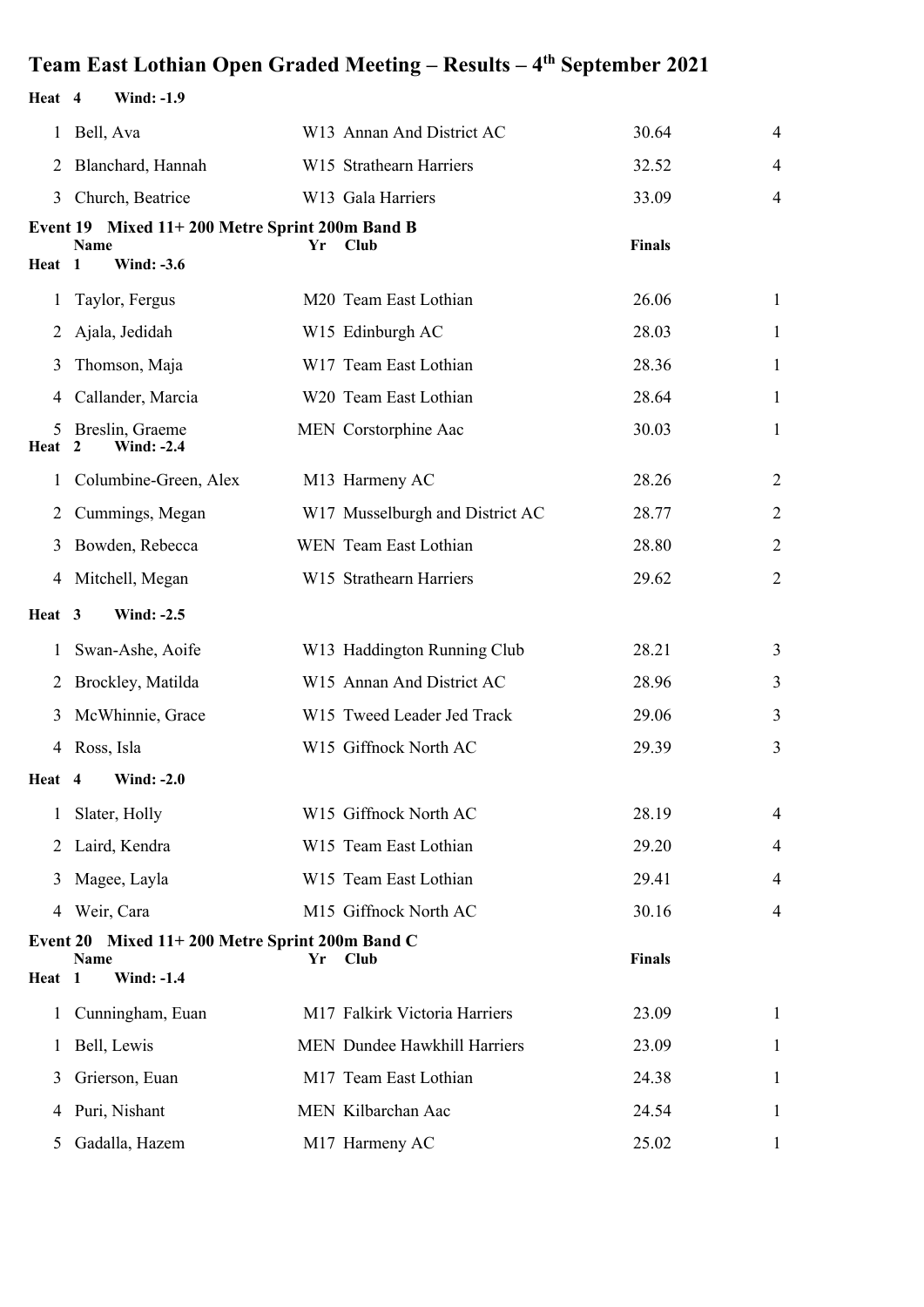#### **Heat 2 Wind: -1.4**

| 1             | Schulenburg-Calvert, Ethan                                   |    | M20 Team East Lothian           | 24.53             |        | $\overline{c}$ |
|---------------|--------------------------------------------------------------|----|---------------------------------|-------------------|--------|----------------|
| 2             | Crawford, Bailey                                             |    | M17 Team East Lothian           | 25.27             |        | $\overline{c}$ |
| 3             | Chalamanda, Leo                                              |    | M15 Strathearn Harriers         | 25.80             |        | $\overline{c}$ |
| 4             | Ridgway, Calum                                               |    | M20 Harmeny AC                  | 25.83             |        | $\overline{c}$ |
| 5             | Morris, Kerry                                                |    | WEN Team East Lothian           | 26.89             |        | $\overline{2}$ |
| Heat 3        | <b>Wind: -2.3</b>                                            |    |                                 |                   |        |                |
| $\mathbf{1}$  | Nicol, Jake                                                  |    | M15 Musselburgh and District AC | 26.03             |        | 3              |
| 2             | Stevenson, Isaac                                             |    | M15 Team East Lothian           | 27.87             |        | 3              |
| 3             | Graham, Dima                                                 |    | M15 Gala Harriers               | 28.88             |        | 3              |
| 4             | Ovens, Holly                                                 |    | W15 Fife Athletics Club         | 28.95             |        | 3              |
| 5             | Thompson, Brian                                              |    | MEN Livingston And District Aac | 29.43             |        | 3              |
|               | Event 200 Mixed 13+ Triple Jump TJ U15, U17,2<br><b>Name</b> | Yr | Club                            | <b>Finals</b>     | Wind   |                |
| Flight 1<br>1 | Hall, Erin                                                   |    | W17 Team East Lothian           | 10.85m            | 1.0    |                |
| 2             | McGregor, Stella                                             |    | W17 Team East Lothian           | 10.55m            | 0.8    |                |
|               | Event 201 Mixed 11+ Shot Put Shot U13+                       |    |                                 |                   |        |                |
| Flight 1      | Name                                                         | Yr | <b>Club</b>                     | <b>Finals</b>     |        |                |
| 1             | Gray, Jade                                                   |    | W17 Law and District AC         | 11.28m            |        |                |
| 2             | Walkingshaw, Gemma                                           |    | W17 Team East Lothian           | 9.01 <sub>m</sub> |        |                |
| 3             | Rosher, Maddie                                               |    | W15 Churnside Chasers           | 8.49m             |        |                |
| 4             | Lewis, Phoebe                                                |    | WEN North Ayrshire AC           | 7.62m             |        |                |
|               |                                                              |    |                                 | 6.89m             |        |                |
|               | 5 Gray, Eva<br>Brockley, Antonia                             |    | W13 Hamilton and District Aac   | 6.50m             |        |                |
| 6             |                                                              |    | W13 Annan And District AC       |                   |        |                |
| 7             | Renwick, Abby                                                |    | W15 Airdrie Harriers            | 6.41m             |        |                |
| 8             | McClune, Imogen                                              |    | W15 North Ayrshire AC           | 5.03 <sub>m</sub> |        |                |
| 9             | Gillespie, Eihlinn                                           |    | W13 Glasgow School of Sport     | 4.74m             |        |                |
| Flight 1      | Event 204 Girls 9-10 Long Jump LJ U11G<br>Name               | Yr | <b>Club</b>                     | Finals            | Wind   |                |
| 1             | Mould, Beth                                                  |    | 11 Springburn Harriers          | 3.82m             | 0.8    |                |
| 2             | Girvan, Phoebe                                               |    | 11 Musselburgh and District AC  | 3.30 <sub>m</sub> | $+0.0$ |                |
| 3             | Kenny, Morven                                                |    | 11 Haddington Running Club      | 3.29m             | 0.4    |                |
| 4             | Buchan, Maya                                                 |    | 11 Harmeny AC                   | 3.03m             | 0.1    |                |
| Ć             | Kenny, Branna                                                |    | 11 Haddington Running Club      | 2.84m             | 1.6    |                |
| 6             | Gillespie, Zara                                              |    | 11 Airdrie Harriers             | 2.81m             | 1.5    |                |